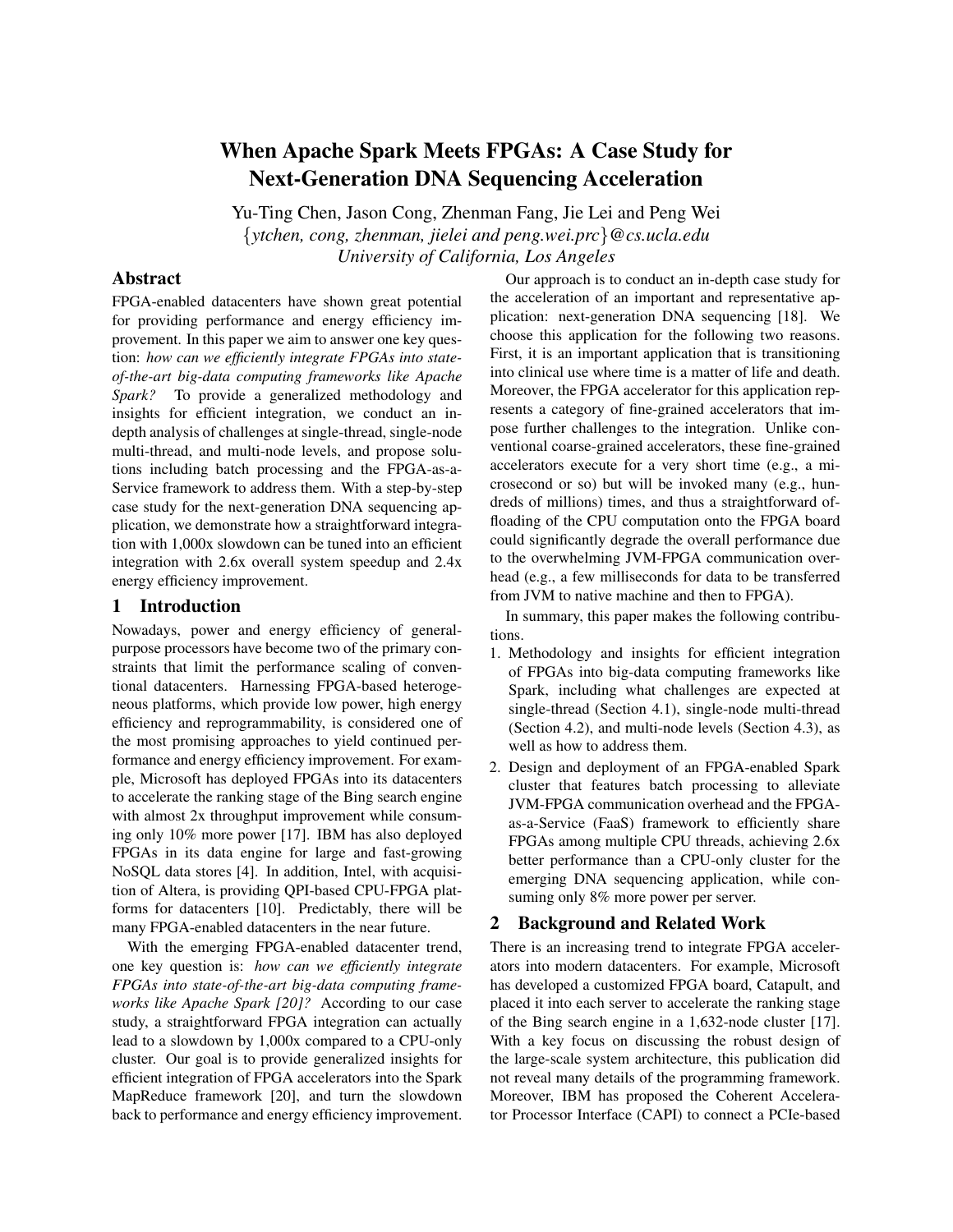FPGA board to a POWER8 processor, and integrated such FPGAs into its in-memory data structure store Redis to accelerate its Data Engine for NoSQL [4]. In this paper we aim to provide a more generalized methodology and insight for efficient integration of FPGA accelerators into state-of-the-art big-data computing frameworks like Spark, and therefore stimulate more innovations in this very hot area.

Meanwhile, there are also some efforts that integrate GPU accelerators into Hadoop and Spark. For example, in [8], Grossman et al. proposed an automated flow to generate OpenCL kernels for Hadoop programs in a GPU-equipped cluster. In [14], Li et al. integrated GPU accelerators with Spark for deep learning algorithms. While these approaches usually target the integration of coarse-grained accelerators, we mainly focus on the integration of fine-grained FPGA accelerators, which introduces more challenges, like efficient communication and sharing as discussed in Section 4.1 and Section 4.2.

### 3 Cluster Scale Acceleration: Case Study

### 3.1 Next-Generation DNA Sequencing

Next-generation sequencing results from a combination of chemical engineering and computer science innovations. To sequence a human's entire genome, a number of copies of the individual's genome are fragmented into small pieces, called *reads*, and the sequencers determine the order of nucleotides for each read. The sequenced reads are stored as ASCII strings (roughly 100 characters each), and aligned to specific locations of a reference genome (a string of 3 billion characters) to be assembled into an entire DNA sequence.

Generally, a sequencing instance processes billions of reads, and each read is independently sequenced and aligned. This billion-degree parallelism makes it a good candidate for cluster scale acceleration. While single-machine software tools, such as Burrows-Wheeler Aligner (BWA) [13], Bowtie [12] and Genome Analysis Toolkit (GATK) [15] are still widely used for read alignment and successive data analysis, a few cluster scale tools have been proposed to serve as alternatives. In [6], Chen et al. proposed CS-BWAMEM, a Sparkbased MapReduce implementation for mapping the short reads onto the reference genome. In [16], Massie et al. proposed ADAM, another Spark-based implementation, which provides a set of formats, APIs and tools for data analysis on aligned reads.

Conceptually, the sequencing algorithm consists of two phases, *seeding* and *extending*. In the seeding phase, a read uses its substrings of various lengths, called *seeds*, to find candidate alignment positions on the reference genome. In the extending phase, each seed is extended leftward and/or rightward to both ends of the read via a two-dimension dynamic programming algorithm, the



Figure 1: An overview of the Spark-FPGA cluster

Smith-Waterman (S-W) algorithm [19]. In this paper we focus on the extending phase of CS-BWAMEM (since it is more time-consuming) and present the integration process of CS-BWAMEM and a S-W FPGA accelerator.

### 3.2 FPGA Acceleration for S-W Algorithm

FPGA acceleration for the S-W algorithm has attracted great attention in the past. Various approaches have been proposed and implemented and achieves over 100x speedup compared to CPU and even GPU based solutions [21][3][5][2]. While the proposed accelerators show a great potential for accelerating the S-W computational kernel, FPGA researchers did not pay enough attention to the system-wide integration of the accelerators. In this paper we focus on the integration of the S-W accelerator in [5] into the Spark-based CS-BWAMEM, where the FPGA accelerator achieves around 120x and 10.5x kernel-level speedup over the single-thread and 16 thread CPU in our experimental system.

### 3.3 Experimental Setup

Our experimental system comprises a cluster of 1 master node and 6 worker nodes, as shown in Figure 1. Except for the master node of the Spark framework, all Spark's worker nodes are equipped with a PCIe-attached Alpha Data ADM-PCIE-7V3 FPGA board [1]. Table 1 lists the detailed configuration of each server. Currently, we have only six FPGA boards available, which limits the cluster size. Nevertheless, it is sufficient to demonstrate our integration methodology and insights, which can be easily applied to larger clusters. We are planning to incorporate more FPGA boards into our cluster in the future.

Table 1: Experimental setup

| raore 1. Experimental setup |                                   |
|-----------------------------|-----------------------------------|
| <b>Host CPU</b>             | two 6-core Xeon E5-2620v3@2.40GHz |
| <b>Host Memory</b>          | 48GB DDR3-1600                    |
| FPGA Fabric                 | Xilinx Virtex 7@200MHz            |
| $CPU \leftrightarrow FPGA$  | PCIe Gen3 x8, 8GB/s as advertised |
| <b>FPGA Device Memory</b>   | 16GB DDR3-1600                    |
| Development Environment     | SDAccel 2015.1.5                  |

We use Spark 1.5.1 as our cluster computing framework and HDFS 2.5.2 as our underlying distributed file system, and run CS-BWAMEM 0.2.2 on top of them. As illustrated in Figure 1, each read is aligned by a CS-BWAMEM's map function that invokes the S-W kernel. Our test cases are derived from the genome sample of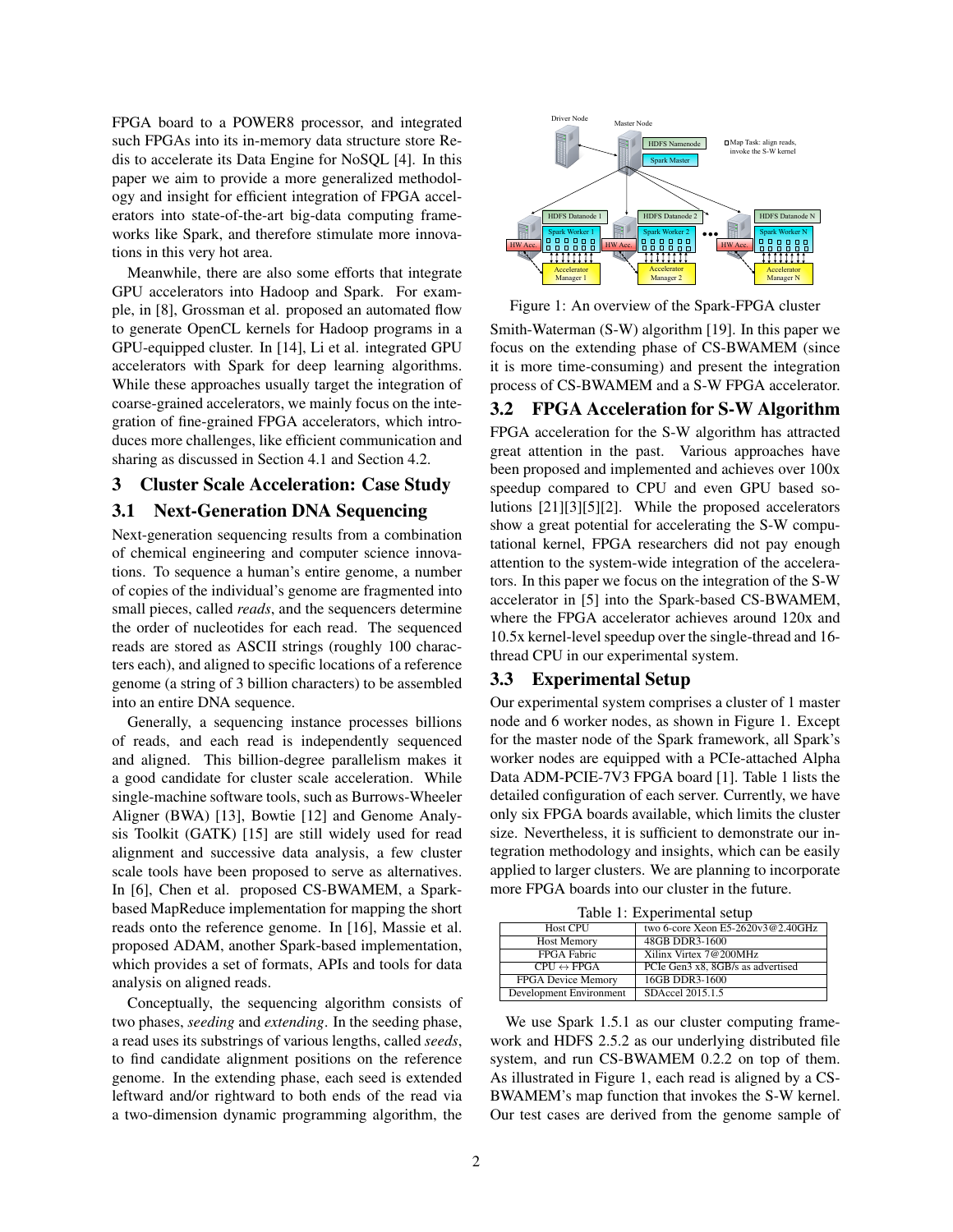a human with breast cancer (HCC1954 [7]). The sample contains almost 1 billion reads, each with 101 nucleotides (denoted by a 101-character ASCII string). The performance of DNA sequencing applications is often measured by the number of reads aligned in a unit of time. In this paper we use the notation of "kilo reads per second (KRPS)".

For convenience, we will denote the original CS-BWAMEM program as CS-BWAMEM/CPU, and the CS-BWAMEM program with the S-W accelerator as CS-BWAMEM/FPGA in the rest of this paper. CS-BWAMEM will be also used in the scenarios where both CS-BWAMEM/CPU and CS-BWAMEM/FPGA fit.

#### 4 Challenges and Solutions

### 4.1 Harnessing FPGA in JVM

Spark programs are mainly written in Java and/or Scala, and run on JVMs. FPGA accelerators are typically manipulated by C/C++ programs, and JVMs do not support the use of FPGAs by default. Therefore, the first step of Spark-FPGA integration at the single-thread level is to bridge the gap between Java/Scala and C/C++.

While the Java Native Interface (JNI) serves as a standard tool to address this issue, it does not always deliver an efficient solution. In the singlethread scenario, we compare the performance of CS-BWAMEM/CPU and CS-BWAMEM/FPGA, and find that CS-BWAMEM/CPU achieves 2.1 KRPS (kilo reads per second) while CS-BWAMEM/FPGA, with the straightforward Spark-FPGA integration, reaches merely 1.6 RPS. In other words, the straightforward integration does not fulfill the 120x speedup, but instead decreases the overall performance by three orders of magnitude.

After an in-depth analysis, we find that the main reason for the performance degradation is the tremendous JVM-FPGA communication overhead aggregated through all the invocations of the S-W accelerator. To be specific, one read produces 24 S-W invocations (either software or hardware implementation) on average, and it takes about  $480\mu s$  for the software to process them in JVM. That is, each S-W invocation of the software version should cost no more than  $20\mu s$  on average. Meanwhile, a complete routine of a S-W accelerator invocation involves: 1) data copy between a JVM and a native machine, 2) DMA transfer between a native machine and an FPGA board though PCIe, and 3) computation on the FPGA board. The communication process, including 1) and 2), costs over 25ms per invocation. That is, even if an accelerator could reduce the computation time of the S-W kernel down to 0, the communication overhead would degrade the performance by 1000x.

The tremendous JVM-FPGA communication overhead has to be alleviated to make the Spark-FPGA integration work efficiently. In CS-BWAMEM/CPU, each



Figure 2: Batch processing in CS-BWAMEM

S-W task has only 1-2KB input data and 20B output data. These small payloads result in an extremely low communication bandwidth utilization of both DRAM (from a JVM to a native machine) and PCIe (from a native machine to an FPGA). This phenomenon motivates our approach of batching a group of reads together and offloading them to the FPGA board at a time to improve the bandwidth utilization.

To make batch processing work, a fundamental condition is that there should be adequate independent tasks to process as a whole. A Spark MapReduce program inherently offers a massive degree of parallelism. All map function calls in a map stage are completely independent of each other. Therefore, it is both necessary and feasible to conduct batch processing for CS-BWAMEM. To be specific, we merge a certain number of CS-BWAMEM/FPGA's map tasks (derived from the straightforward integration) into a new map function, and conduct a series of code transformations to batch the S-W kernel invocations from different map tasks together.

However, there is a delicate issue in CS-BWAMEM that imposes challenges in the code transformation for batch processing, which is illustrated in Figure 2. First, a read generates *N* leftward/rightward extending tasks, indicating that a map function of CS-BWAMEM (before the code transformation for batch processing) needs to process *N* S-W tasks (a row in Figure 2), where *N* is highly varied for different reads. Moreover, all these S-W tasks generated in the same read are chain-dependent (a row in Figure 2) and thus cannot be batched together. Therefore, a batched map function has to consider multiple reads (rows) as a group and produce multiple S-W batches (each column a batch) for this group. To better hide the communication, only S-W batches (within reads) with batch size no less than a threshold (64 in our experiments) would be offloaded to the FPGA accelerator. All other smaller S-W batches are processed on CPU.

Figure 3 shows the performance of processing a set of reads in CS-BWAMEM/FPGA with different batch sizes (the number of reads in a batch), as well as the performance of CS-BWAMEM/CPU. We can see that the FPGA integration starts to outperform the CPU-only version when the read batch size reaches 16k. The performance continues to increase until the program runs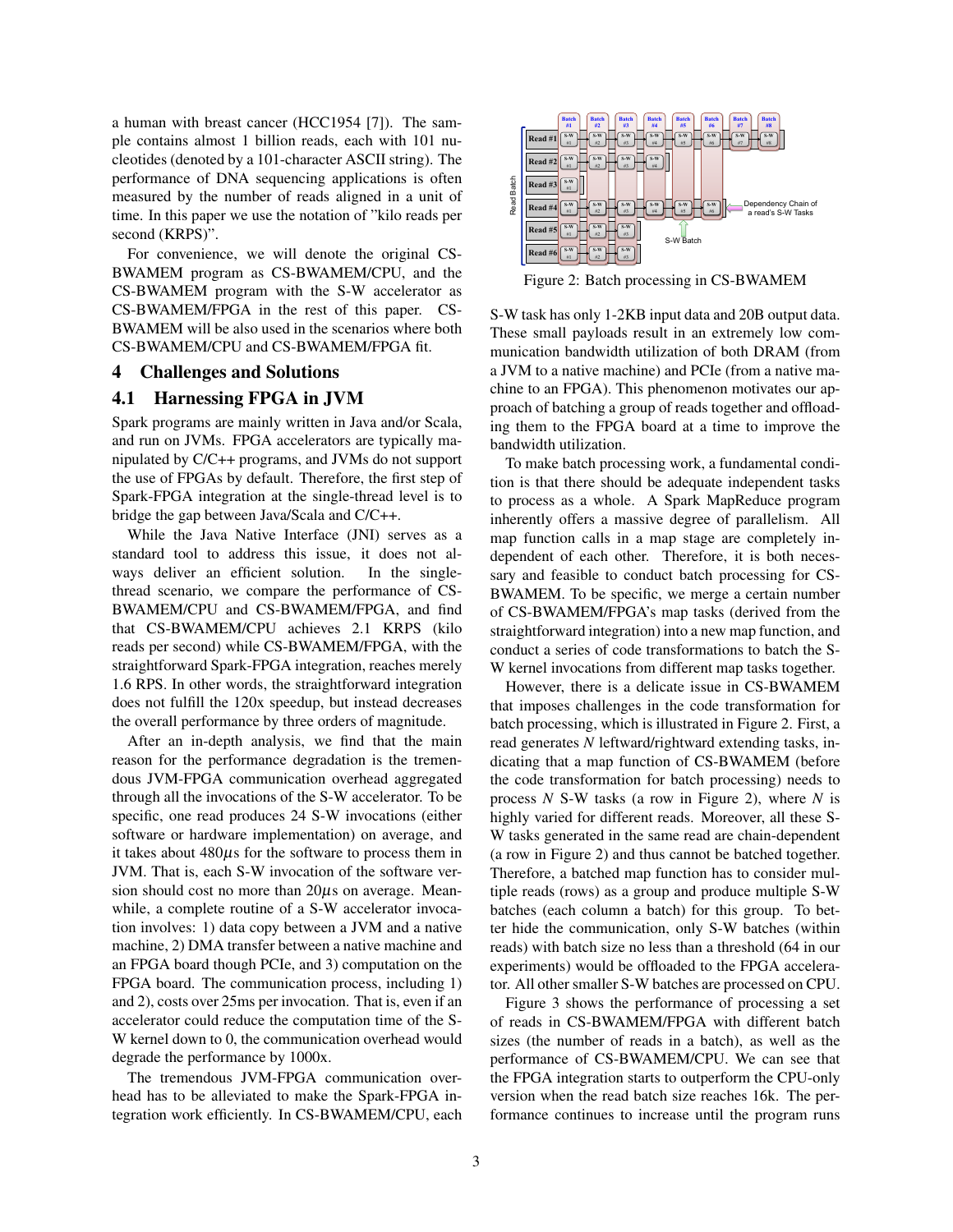

Figure 3: Performance under different read batch sizes



Figure 4: FPGA as a Service (FaaS) framework

out of memory, where the batch size exceeds 512k. With the batch size of 512k, CS-BWAMEM/FPGA achieves around 8 KRPS and is around 4x faster than CS-BWAMEM/CPU in the single-thread case.

#### 4.2 Sharing FPGAs Among Threads

Due to the high performance of FPGA accelerators, offloading a single-thread CPU workload onto the FPGA usually makes the FPGA underutilized, which leaves opportunities for FPGA accelerators to be shared by multiple threads in a single node. The major challenge is how to efficiently manage the FPGA accelerator resources among multiple CPU threads. To tackle this challenge, we propose an FPGA-as-a-Service (FaaS) framework and implement the FPGA management in a node-level accelerator manager.

The FaaS framework abstracts the FPGA accelerator and its management software on the CPU (called Accelerator Manager (AM)) as a *server*, and treats each CPU thread as a *client*. Client threads communicate with AM via a hybrid of JNI and network sockets. Different client threads send requests independently to the AM to accelerate S-W batches, and the AM processes the requests in a first-come-first-serve way. Figure 4 describes the functionality and the detailed implementation of the FaaS framework.

In the single-thread version, CS-BWAMEM/FPGA's map functions have been modified into batched map



Figure 5: Performance under different number of threads

functions. The S-W tasks from these map functions have also been reorganized into a series of S-W batches, which are sent through JNI to the native library that manipulates the FPGA accelerator. The FaaS framework extends the native library into AM, and extends the communication mechanism between the batched map function and AM as follows.

- 1. When a batched map function in a CPU thread needs to use the FPGA accelerator, it will first allocate a shared memory buffer and then send the input data from JVM to this buffer through JNI.
- 2. The batched map function sends a request to AM through a socket to use the accelerator. The request contains only the address of the shared buffer created in Step 1, thus generating negligible overhead.
- 3. If the accelerator is available, it will be locked and start to process the S-W batch; otherwise, the batched map function waits in a spin loop until it successfully gets permission to use the accelerator.
- 4. After the accelerator completes the current S-W batch, it will write the output data back to the shared memory buffer created in Step 1, and become available again to accept another request.

Figure 5 shows the performance comparison between CS-BWAMEM/CPU and CS-BWAMEM/FPGA with different number of CPU threads. We can see that the speedup of FPGA-equipped system over the CPU-only system slightly decreases from about 4x (single-thread) to 3x (16 hyper-threads) due largely to thread contention, but still maintains a decent speedup. The performance of CS-BWAMEM/FPGA starts to decrease when 20 hyperthreads share the FPGA board. Meanwhile, the performance of CS-BWAMEM/CPU sightly decreases at this point as well, which indicates that hyper-threading does not always help performance improvement for CS-BWAMEM. Therefore, we will use 16 hyper-threads per CPU throughout this paper since it achieves the best performance for both CS-BWAMEM/CPU and CS-BWAMEM/FPGA.

## 4.3 Scaling FPGAs into Cluster Scale

Finally, we address challenges when scaling FPGA integration into cluster scale. Based on our case study, when a computational kernel is inside a map function of a Spark MapReduce program, the inter-node communica-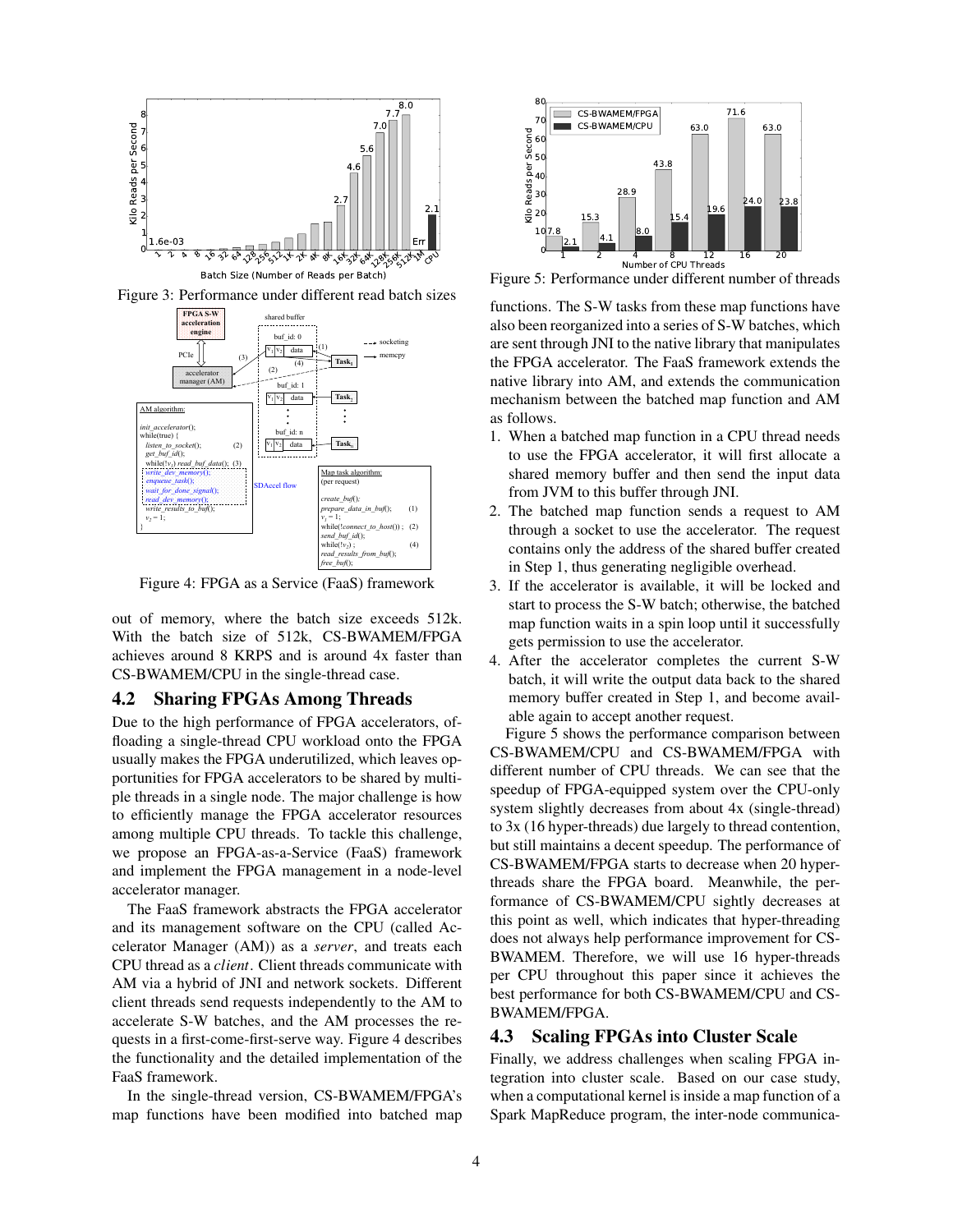

Figure 6: Performance under different number of nodes



Figure 7: CS-BWAMEM execution time breakdown

tion will be completely independent of the FPGA board in each server. That is, Spark application developers who wants to harness the power of FPGA accelerators for computational kernels residing in map functions merely need to consider up to the single-node multi-thread level.

Overall Performance and Power. After overcoming all the challenges at various levels, now we have an efficient integration of CS-BWAMEM/ FPGA. As shown in Figure 6, the performance of Spark-FPGA integration scales well with one to six worker nodes, where each node runs 16 threads. Through the efficient integration of FPGA accelerators, CS-BWAMEM/FPGA improves the overall system performance of a 6-worker cluster by 2.6x, compared to CS-BWAMEM/CPU. Under the same configuration, CS-BWAMEM/FPGA consumes only 8% additional power per worker node. That is, CS-BWAMEM/FPGA achieves 2.4x energy efficiency improvement and 2.6x performance speedup. This result goes along with Microsoft's findings for the ranking stage of the Bing search engine where the performance is improved by 2x while consuming 10% more power per server. It is quite promising that FPGAs can greatly improve performance and energy efficiency in datacenters.

Analysis of Communication Overhead. To better demonstrate the effectiveness of FPGA acceleration, we present the detailed execution time breakdown (normalized to the CS-BWAMEM/CPU baseline) of our 6 worker Spark-FPGA system in Figure 7. The upper bar illustrates that the S-W accelerator targets at 86% of the overall execution time, where the rest 14% of time mainly involves Spark's task scheduling and the S-W tasks that are processed on CPU. As shown in the lower bar, the S-W accelerator reduces the acceleratable part (86%) to 8% while paying a 16% communication overhead. The communication between the Spark program and AM through JNI introduces 5% overhead, and the communication between AM and the FPGA accelerator through PCIe introduces another 11% overhead. The existence of the above communication overhead reduces the overall system speedup to 2.6x. We can see that there is still room to improve the overall performance if FPGA fabric can be brought closer to CPU so as to further reduce the CPU-FPGA communication overhead.

# 5 Lessons Learned and Open Discussion

This paper presented an in-depth analysis of challenges and corresponding solutions when integrating FPGA accelerators into Spark at single-thread, single-node multithread, and multi-node levels. Using the next-generation DNA sequencing application CS-BWAMEM and its Smith-Waterman accelerator integration as a case study, we demonstrated how we turned a 1000x slowdown of the straightforward integration into an efficient integration with 2.6x system-wide performance improvement, at the cost of consuming only 8% more power.

We summarize some lessons we learned and discuss some open topics as below.

- 1. By decoupling the design and implementation of the FPGA accelerator and scale-out software, it is feasible to efficiently integrate existing FPGA accelerators into MapReduce programs with affordable programming efforts. Our case study shows that an over 2x speedup and energy efficiency can be achieved with modest code transformations.
- 2. It is important to generalize the FaaS framework to automatically manage and share FPGA accelerators in the Spark-FPGA integration. There are also research opportunities to further extend it to a generic accelerator management framework that harnesses a variety of heterogeneous devices, such as GPUs, FPGAs and even ASICs. At UCLA, we are developing a runtime system called Blaze [9][11] that extends Spark to enable automatic FPGA and GPU accelerator sharing among threads, as well as task pipelining to alleviate JVM-FPGA communication overhead.
- 3. The JVM-FPGA communication overhead appears as a primary performance bottleneck in Spark-FPGA integration. Worse still, one of our future studies, DNA sequencing acceleration on a Spark-GPU-FPGA cluster, also demonstrates the same issue on the GPU side. Batch processing alleviates this overhead to some extent, but it is not always trivial to transform a given MapReduce program into a batched style. It could be greatly helpful if batching-oriented programming model extensions or (semi)-automated code transformation tools could be proposed for MapReduce.

# Acknowledgments

This work was supported in part by C-FAR, one of the six SRC STARnet Centers, sponsored by MARCO and DARPA, and by NSF/Intel Innovation Transition Grant awarded to the Center for Domain-Specific Computing.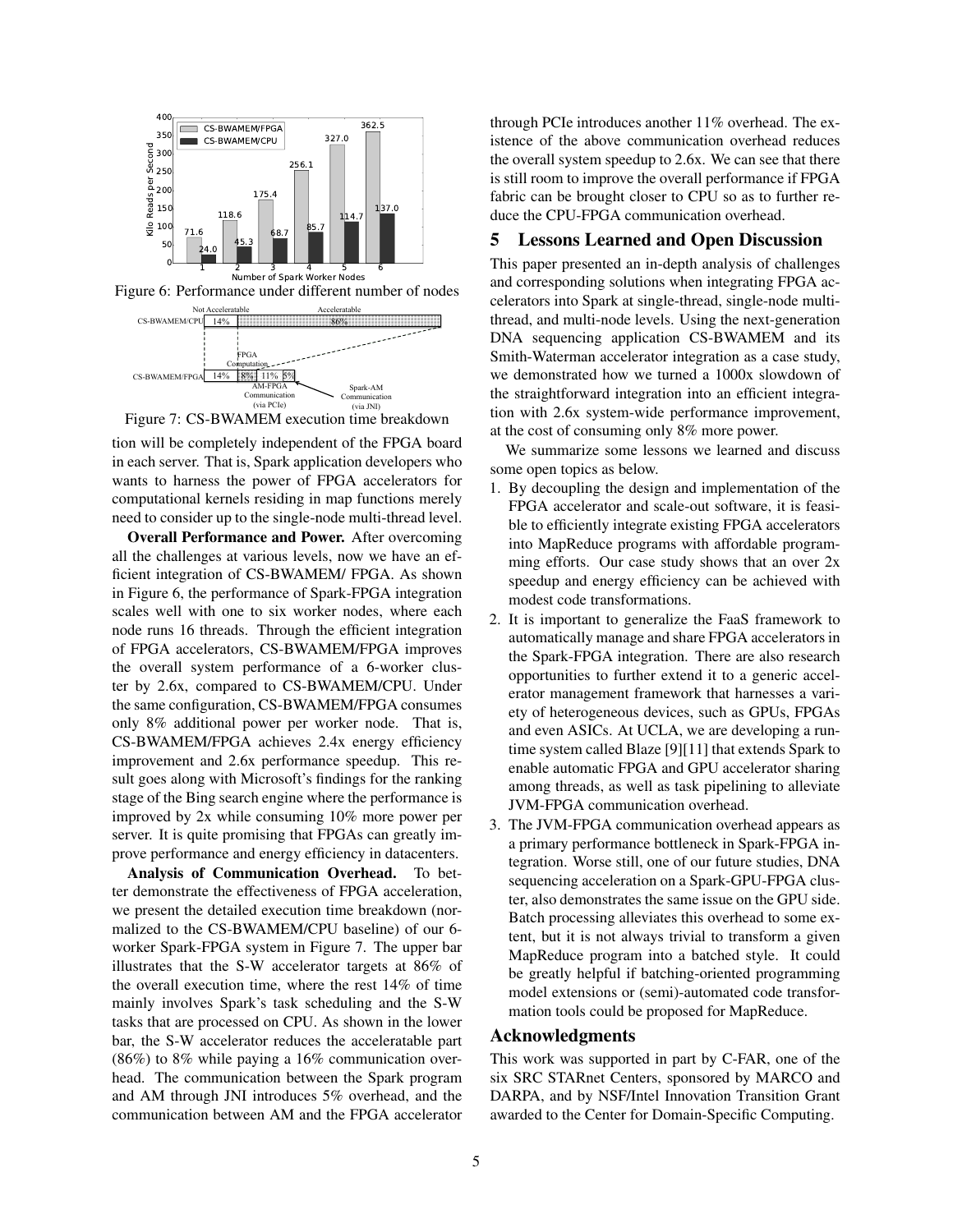### References

- [1] Alpha Data ADM-PCIE-7V3 datasheet. URL: http://www.alpha-data.com/pdfs/adm-pcie-7v3.pdf.
- [2] AHMED, N., SIMA, V.-M., HOUTGAST, E., BERTELS, K., AND AL-ARS, Z. Heterogeneous hardware/software acceleration of the BWA-MEM DNA alignment algorithm. In *Proceedings of the IEEE/ACM International Conference on Computer-Aided Design* (Piscataway, NJ, USA, 2015), ICCAD '15, IEEE Press, pp. 240–246.
- [3] ARRAM, J., TSOI, K., LUK, W., AND JIANG, P. Hardware acceleration of genetic sequence alignment. In *Reconfigurable Computing: Architectures, Tools and Applications*, P. Brisk, J. de Figueiredo Coutinho, and P. Diniz, Eds., vol. 7806 of *Lecture Notes in Computer Science*. Springer Berlin Heidelberg, 2013, pp. 13–24.
- [4] BRECH, B., RUBIO, J., AND HOLLINGER, M. IBM Data Engine for NoSQL - Power Systems Edition. Tech. rep., IBM Systems Group, 2015.
- [5] CHEN, Y.-T., CONG, J., LEI, J., AND WEI, P. A novel high-throughput acceleration engine for read alignment. In *Field-Programmable Custom Computing Machines (FCCM), 2015 IEEE 23rd Annual International Symposium on* (May 2015), pp. 199– 202.
- [6] CHEN, Y.-T., CONG, J., LI, S., PETO, M., SPELLMAN, P., WEI, P., AND ZHOU, P. CS-BWAMEM: A fast and scalable read aligner at the cloud scale for whole genome sequencing. *High Throughput Sequencing Algorithms and Applications (HITSEQ)* (2015).
- [7] GAZDAR, A. F., KURVARI, V., VIRMANI, A., GOLLAHON, L., SAKAGUCHI, M., WESTER-FIELD, M., KODAGODA, D., STASNY, V., CUN-NINGHAM, H. T., WISTUBA, I. I., ET AL. Characterization of paired tumor and non-tumor cell lines established from patients with breast cancer. *International journal of cancer 78* (1998), 766–774.
- [8] GROSSMAN, M., BRETERNITZ, M., AND SARKAR, V. HadoopCL2: Motivating the design of a distributed, heterogeneous programming system with machine-learning applications. *Parallel and Distributed Systems, IEEE Transactions on PP*, 99 (2015), 1–1.
- [9] HUANG, M., AND WU, D. Deploying accelerators at datacenter scale using Spark. *Spark Summit 2016* (2016).
- [10] INTEL. Intel-Altera heterogeneous architecture research platform (HARP) program. URL: http://www.sigarch.org/2015/01/17/call-forproposals-intel-altera-heterogeneous-architectureresearch-platform-program/.
- [11] JASON CONG, MUHUAN HUANG, D. W. C. H. Y. Heterogeneous datacenters: Options and opportunities. *Design Automation Conference* (2016).
- [12] LANGMEAD, B., AND SALZBERG, S. L. Fast gapped-read alignment with Bowtie 2. *Nature methods 9*, 4 (2012), 357–359.
- [13] LI, H., AND DURBIN, R. Fast and accurate short read alignment with burrows–wheeler transform. *Bioinformatics 25*, 14 (2009), 1754–1760.
- [14] LI, P., AND LUO, Y. HeteroSpark: A Heterogeneous CPU/GPU Spark Platform for Deep Learning Algorithms. *Spark Summit 2015e* (2015).
- [15] MCKENNA, A., HANNA, M., BANKS, E., SIVACHENKO, A., CIBULSKIS, K., KERNYT-SKY, A., GARIMELLA, K., ALTSHULER, D., GABRIEL, S., DALY, M., ET AL. The Genome Analysis Toolkit: a MapReduce framework for analyzing next-generation DNA sequencing data. *Genome research 20*, 9 (2010), 1297–1303.
- [16] NOTHAFT, F. A., MASSIE, M., DANFORD, T., ZHANG, Z., LASERSON, U., YEKSIGIAN, C., KOTTALAM, J., AHUJA, A., HAMMERBACHER, J., LINDERMAN, M., FRANKLIN, M. J., JOSEPH, A. D., AND PATTERSON, D. A. Rethinking dataintensive science using scalable analytics systems. In *Proceedings of the 2015 ACM SIGMOD International Conference on Management of Data* (New York, NY, USA, 2015), SIGMOD '15, ACM, pp. 631–646.
- [17] PUTNAM, A., CAULFIELD, A. M., CHUNG, E. S., CHIOU, D., CONSTANTINIDES, K., DEMME, J., ESMAEILZADEH, H., FOWERS, J., GOPAL, G. P., GRAY, J., ET AL. A reconfigurable fabric for accelerating large-scale datacenter services. In *Proceeding of the 41st Annual International Symposium on Computer Architecuture* (2014), ISCA '14, pp. 13– 24.
- [18] SHENDURE, J., AND JI, H. Next-generation DNA sequencing. *Nature biotechnology 26*, 10 (2008), 1135–1145.
- [19] SMITH, T., AND WATERMAN, M. Identification of common molecular subsequences. *Journal of Molecular Biology 147*, 1 (1981), 195 – 197.